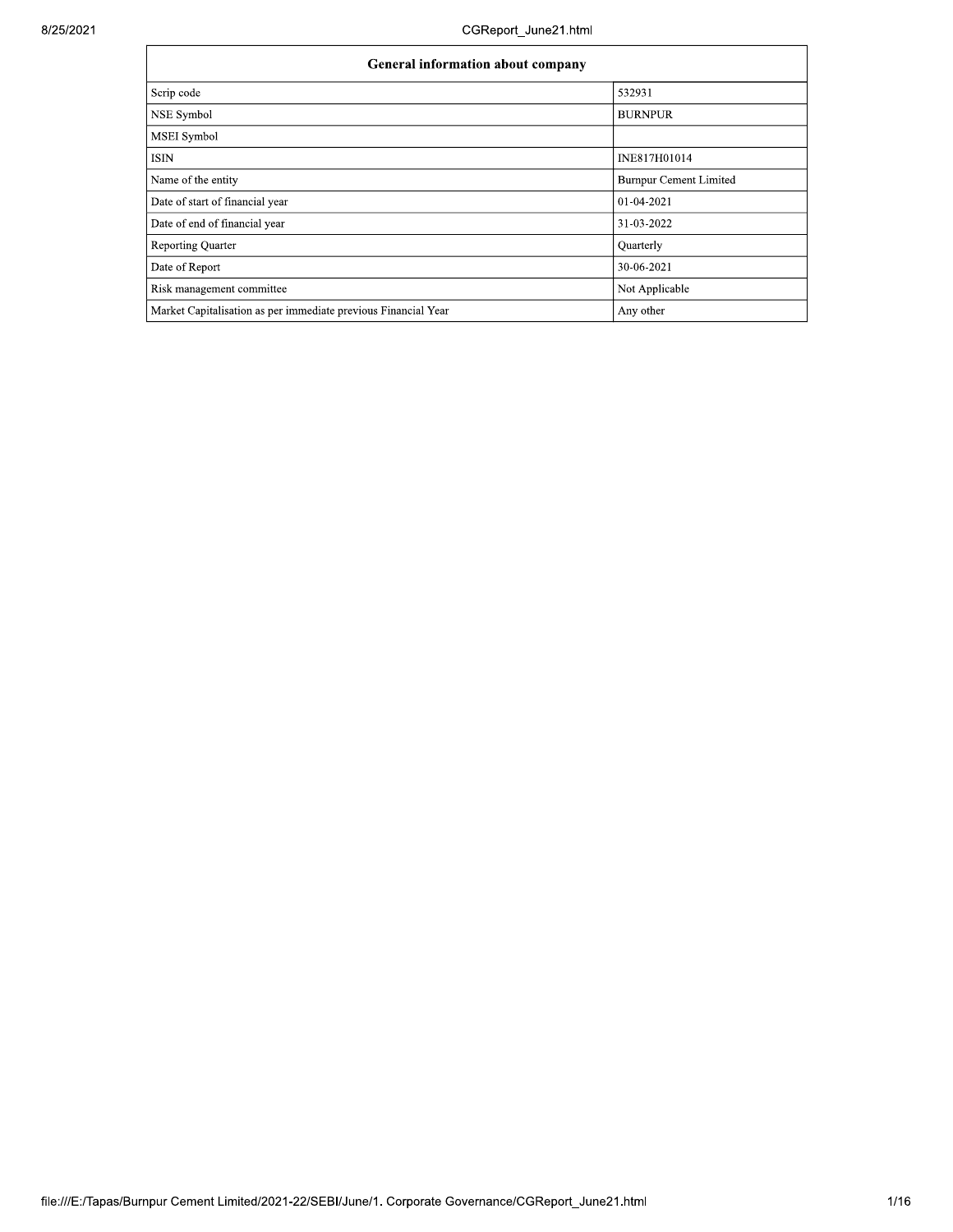## Annexure I

## Annexure I to be submitted by listed entity on quarterly basis

|  |  |  | I. Composition of Board of Directors |
|--|--|--|--------------------------------------|
|  |  |  |                                      |

|           |            |            |                                                       |                               |                               |                          | Disclosure of notes on composition of board of directors explanatory                                 |                                             |                                                          |                            |                      |                                            |                                                                                                                                                |                                                                                                                                                                   |                                                                                                                                                                          |                                                                                                                                                                                                         |           |
|-----------|------------|------------|-------------------------------------------------------|-------------------------------|-------------------------------|--------------------------|------------------------------------------------------------------------------------------------------|---------------------------------------------|----------------------------------------------------------|----------------------------|----------------------|--------------------------------------------|------------------------------------------------------------------------------------------------------------------------------------------------|-------------------------------------------------------------------------------------------------------------------------------------------------------------------|--------------------------------------------------------------------------------------------------------------------------------------------------------------------------|---------------------------------------------------------------------------------------------------------------------------------------------------------------------------------------------------------|-----------|
|           |            |            |                                                       |                               |                               |                          |                                                                                                      |                                             | Wether the listed entity has a Regular Chairperson   Yes |                            |                      |                                            |                                                                                                                                                |                                                                                                                                                                   |                                                                                                                                                                          |                                                                                                                                                                                                         |           |
|           |            |            |                                                       |                               |                               |                          |                                                                                                      |                                             | Whether Chairperson is related to MD or CEO   No         |                            |                      |                                            |                                                                                                                                                |                                                                                                                                                                   |                                                                                                                                                                          |                                                                                                                                                                                                         |           |
| of<br>:or | PAN        | <b>DIN</b> | Category 1<br>of directors                            | Category 2<br>of<br>directors | Category<br>3 of<br>directors | Date<br>of<br>Birth      | Whether<br>special<br>resolution<br>passed?<br>[Refer Reg.<br>$17(1A)$ of<br>Listing<br>Regulations] | Date of<br>passing<br>special<br>resolution | <b>Initial Date</b><br>of<br>appointment                 | Date of Re-<br>appointment | Date of<br>cessation | Tenure<br>of<br>director<br>(in<br>months) | No of<br>Directorship<br>in listed<br>entities<br>including<br>this listed<br>entity (Refer<br>Regulation<br>17A of<br>Listing<br>Regulations) | No of<br>Independent<br>Directorship<br>in listed<br>entities<br>including<br>this listed<br>entity (Refer<br>Regulation<br>$17A(1)$ of<br>Listing<br>Regulations | Number of<br>memberships<br>in Audit/<br>Stakeholder<br>Committee(s)<br>including this<br>listed entity<br>(Refer<br>Regulation<br>$26(1)$ of<br>Listing<br>Regulations) | No of post of<br>Chairperson in<br>Audit/<br>Stakeholder<br>Committee<br>held in listed<br>entities<br>including this<br>listed entity<br>(Refer<br>Regulation<br>$26(1)$ of<br>Listing<br>Regulations) | No<br>pro |
| et        | AKYPT8417A | 06526392   | Executive<br>Director                                 | Not<br>Applicable             |                               | $15 -$<br>$01 -$<br>1991 | <b>NA</b>                                                                                            |                                             | 02-10-2019                                               |                            |                      | 60                                         |                                                                                                                                                | $\mathbf{0}$                                                                                                                                                      |                                                                                                                                                                          | $\overline{0}$                                                                                                                                                                                          |           |
|           | AQTPP6105G | 07125401   | Executive<br>Director                                 | Not<br>Applicable             |                               | $28 -$<br>08-<br>1970    | <b>NA</b>                                                                                            |                                             | 01-10-2019                                               | 30-09-2020                 |                      |                                            |                                                                                                                                                | $\mathbf{0}$                                                                                                                                                      | $\mathbf{0}$                                                                                                                                                             | $\mathbf{0}$                                                                                                                                                                                            |           |
| val       | ADIPA3815G | 07671600   | Non-<br>Executive -<br>Non<br>Independent<br>Director | Not<br>Applicable             |                               | $29-$<br>$08 -$<br>1979  | <b>NA</b>                                                                                            |                                             | 01-10-2019                                               | 30-09-2020                 |                      |                                            |                                                                                                                                                | $\mathbf{0}$                                                                                                                                                      |                                                                                                                                                                          | $\mathbf{0}$                                                                                                                                                                                            |           |
|           | ABSPN6609F | 03596331   | Non-<br>Executive -<br>Non<br>Independent<br>Director | Not<br>Applicable             |                               | $07 -$<br>$02 -$<br>1957 | NA                                                                                                   |                                             | 01-10-2019                                               | 30-09-2020                 |                      |                                            |                                                                                                                                                | 0                                                                                                                                                                 |                                                                                                                                                                          |                                                                                                                                                                                                         |           |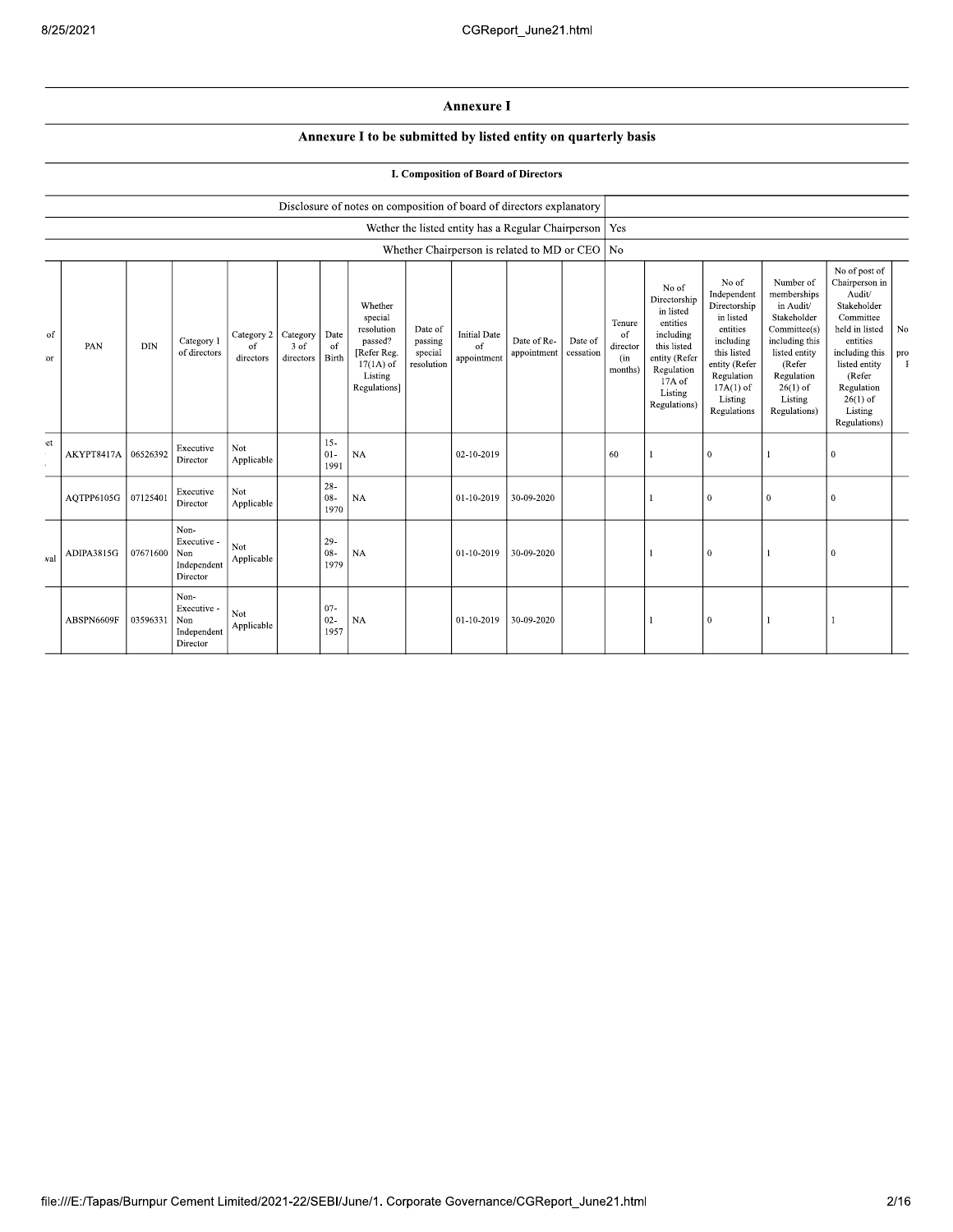## I. Composition of Board of Directors

|             |                     |                            |            |            |                                                |                            |                               |                          | Disclosure of notes on composition of board of directors explanatory                                 |                                             |                                          |                            |                      |                                            |                                                                                                                                                |                                                                                                                                                                      |                                                                                                           |
|-------------|---------------------|----------------------------|------------|------------|------------------------------------------------|----------------------------|-------------------------------|--------------------------|------------------------------------------------------------------------------------------------------|---------------------------------------------|------------------------------------------|----------------------------|----------------------|--------------------------------------------|------------------------------------------------------------------------------------------------------------------------------------------------|----------------------------------------------------------------------------------------------------------------------------------------------------------------------|-----------------------------------------------------------------------------------------------------------|
|             |                     |                            |            |            |                                                |                            |                               |                          | Wether the listed entity has a Regular Chairperson                                                   |                                             |                                          |                            |                      |                                            |                                                                                                                                                |                                                                                                                                                                      |                                                                                                           |
| $_{\rm Sr}$ | Title<br>(Mr<br>Ms) | Name of<br>the<br>Director | PAN        | <b>DIN</b> | Category 1<br>of directors                     | Category 2<br>of directors | Category<br>3 of<br>directors | Date<br>-of<br>Birth     | Whether<br>special<br>resolution<br>passed?<br>[Refer Reg.<br>$17(1A)$ of<br>Listing<br>Regulations] | Date of<br>passing<br>special<br>resolution | <b>Initial Date</b><br>of<br>appointment | Date of Re-<br>appointment | Date of<br>cessation | Tenure<br>of<br>director<br>(in<br>months) | No of<br>Directorship<br>in listed<br>entities<br>including<br>this listed<br>entity (Refer<br>Regulation<br>17A of<br>Listing<br>Regulations) | No of<br>Independent<br>Directorship<br>in listed<br>entities<br>including<br>this listed<br>entity<br>(Refer<br>Regulation<br>$17A(1)$ of<br>Listing<br>Regulations | Numb<br>membe<br>in At<br>Stakeh<br>Commi<br>includi<br>listed<br>(Re<br>Regul<br>26(1)<br>List<br>Regula |
| 5           | Mr                  | Parvez<br>Hayat            | AAJPH5942D | 08202451   | Non-<br>Executive -<br>Independent<br>Director | Not<br>Applicable          |                               | $01 -$<br>$07 -$<br>1958 | <b>NA</b>                                                                                            |                                             | 01-10-2019                               | 30-09-2020                 |                      | 48                                         |                                                                                                                                                |                                                                                                                                                                      |                                                                                                           |
| 6           | Mr                  | Rajesh<br>Sharma           | AEUPS7424J | 01586332   | Non-<br>Executive -<br>Independent<br>Director | Chairperson                |                               | $14-$<br>$01 -$<br>1972  | NA                                                                                                   |                                             | 01-10-2019                               | 30-09-2020                 |                      | 48                                         | $\overline{2}$                                                                                                                                 | $\overline{\mathbf{c}}$                                                                                                                                              |                                                                                                           |
| $\tau$      | Mrs                 | Poonam<br>Srivastava       | ACOPS3664E | 08576000   | Non-<br>Executive -<br>Independent<br>Director | Not<br>Applicable          |                               | $26 -$<br>$04 -$<br>1950 | <b>NA</b>                                                                                            |                                             | 01-10-2019                               | 30-09-2020                 |                      | 48                                         |                                                                                                                                                |                                                                                                                                                                      |                                                                                                           |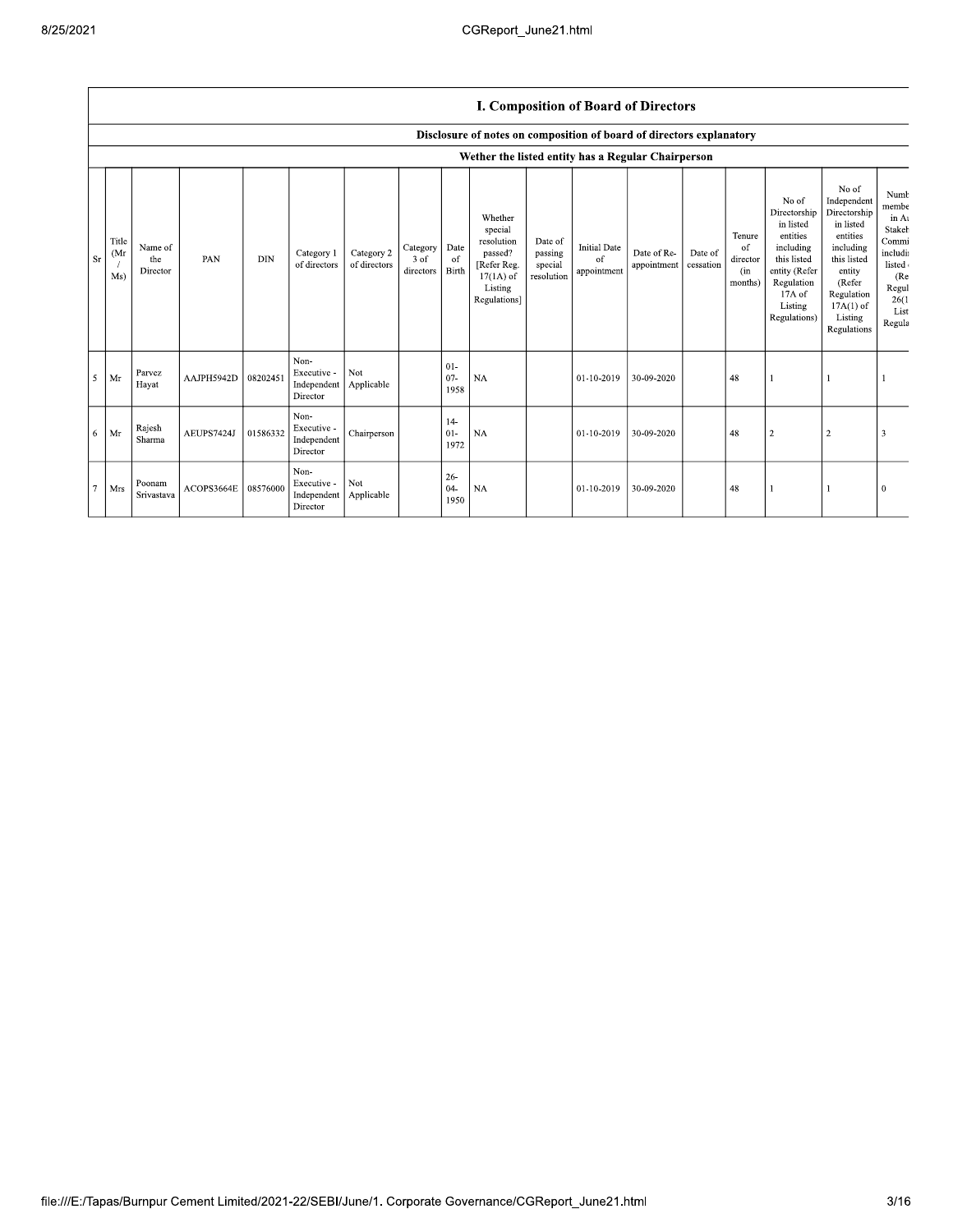|                                                                                                                                                                       |                                                                | <b>Audit Committee Details</b> |                                             |             |              |  |         |  |  |  |  |  |
|-----------------------------------------------------------------------------------------------------------------------------------------------------------------------|----------------------------------------------------------------|--------------------------------|---------------------------------------------|-------------|--------------|--|---------|--|--|--|--|--|
|                                                                                                                                                                       | Whether the Audit Committee has a Regular Chairperson  <br>Yes |                                |                                             |             |              |  |         |  |  |  |  |  |
| DIN<br>Name of Committee<br>Category 2 of<br>Date of<br>Date of<br><b>Sr</b><br>Category 1 of directors<br>directors<br>Appointment<br>Cessation<br>Number<br>members |                                                                |                                |                                             |             |              |  | Remarks |  |  |  |  |  |
|                                                                                                                                                                       | 01586332                                                       | Rajesh Sharma                  | Non-Executive - Independent<br>Director     | Chairperson | $09-11-2019$ |  |         |  |  |  |  |  |
| $\overline{2}$                                                                                                                                                        | 08202451                                                       | Parvez Hayat                   | Non-Executive - Independent<br>Director     | Member      | $09-11-2019$ |  |         |  |  |  |  |  |
| 3                                                                                                                                                                     | 07671600                                                       | Ritesh Aggarwal                | Non-Executive - Non<br>Independent Director | Member      | $09-11-2019$ |  |         |  |  |  |  |  |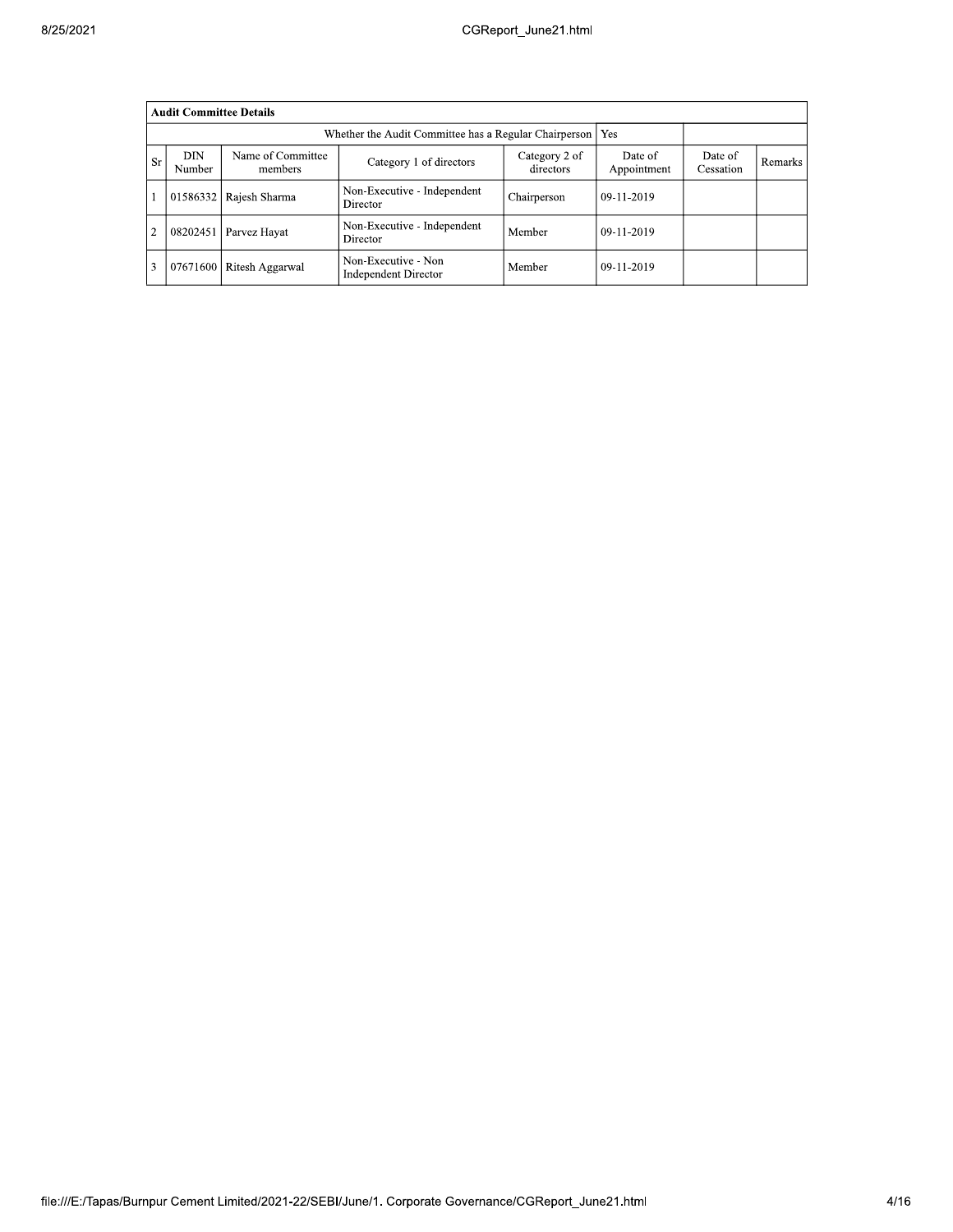|                | Nomination and remuneration committee                                                                                                                               |               |                                                    |             |            |  |  |  |  |  |  |  |
|----------------|---------------------------------------------------------------------------------------------------------------------------------------------------------------------|---------------|----------------------------------------------------|-------------|------------|--|--|--|--|--|--|--|
|                | Whether the Nomination and remuneration committee has a Regular Chairperson   Yes                                                                                   |               |                                                    |             |            |  |  |  |  |  |  |  |
| <b>Sr</b>      | Name of Committee<br>DIN<br>Category 2 of<br>Date of<br>Date of<br>Category 1 of directors<br>Remarks<br>directors<br>Appointment<br>Cessation<br>Number<br>members |               |                                                    |             |            |  |  |  |  |  |  |  |
|                | 08202451                                                                                                                                                            | Parvez Hayat  | Non-Executive - Independent<br>Director            | Chairperson | 09-11-2019 |  |  |  |  |  |  |  |
| $\overline{2}$ | 01586332                                                                                                                                                            | Rajesh Sharma | Non-Executive - Independent<br>Director            | Member      | 09-11-2019 |  |  |  |  |  |  |  |
| 3              | 03596331                                                                                                                                                            | ram Narain    | Non-Executive - Non<br><b>Independent Director</b> | Member      | 09-11-2019 |  |  |  |  |  |  |  |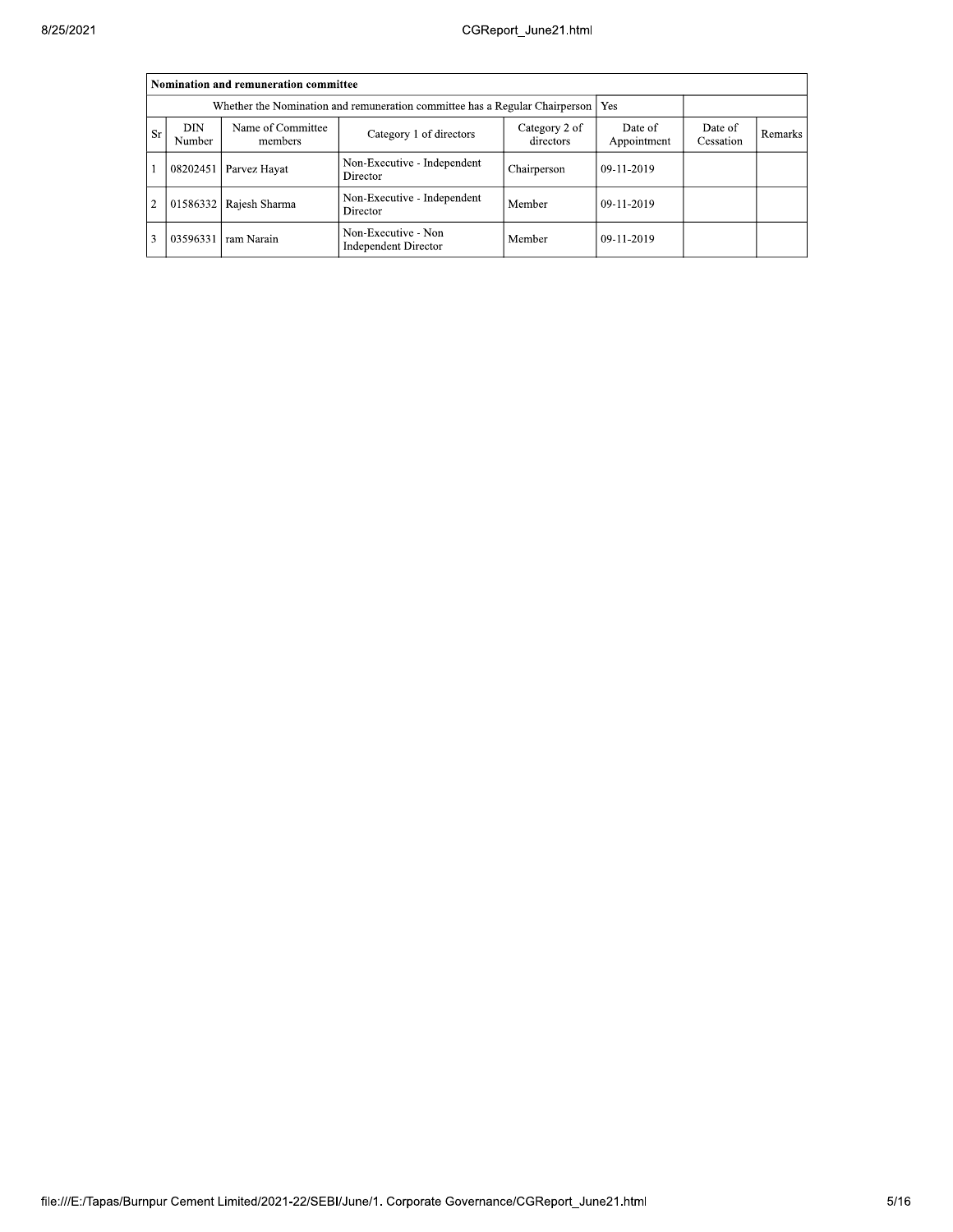|                |                                                                                                                                                                     | <b>Stakeholders Relationship Committee</b> |                                             |             |            |  |  |  |  |  |  |
|----------------|---------------------------------------------------------------------------------------------------------------------------------------------------------------------|--------------------------------------------|---------------------------------------------|-------------|------------|--|--|--|--|--|--|
|                | Whether the Stakeholders Relationship Committee has a Regular Chairperson<br>Yes                                                                                    |                                            |                                             |             |            |  |  |  |  |  |  |
| <b>Sr</b>      | Name of Committee<br>DIN<br>Category 2 of<br>Date of<br>Date of<br>Category 1 of directors<br>Remarks<br>directors<br>Appointment<br>Cessation<br>Number<br>members |                                            |                                             |             |            |  |  |  |  |  |  |
|                | 03596331                                                                                                                                                            | ram Narain                                 | Non-Executive - Non<br>Independent Director | Chairperson | 09-11-2019 |  |  |  |  |  |  |
| $\overline{c}$ | 01586332                                                                                                                                                            | Rajesh Sharma                              | Non-Executive - Independent<br>Director     | Member      | 09-11-2019 |  |  |  |  |  |  |
| 3              | 06526392                                                                                                                                                            | Indrajeet Kumar<br>Tiwary                  | <b>Executive Director</b>                   | Member      | 09-11-2019 |  |  |  |  |  |  |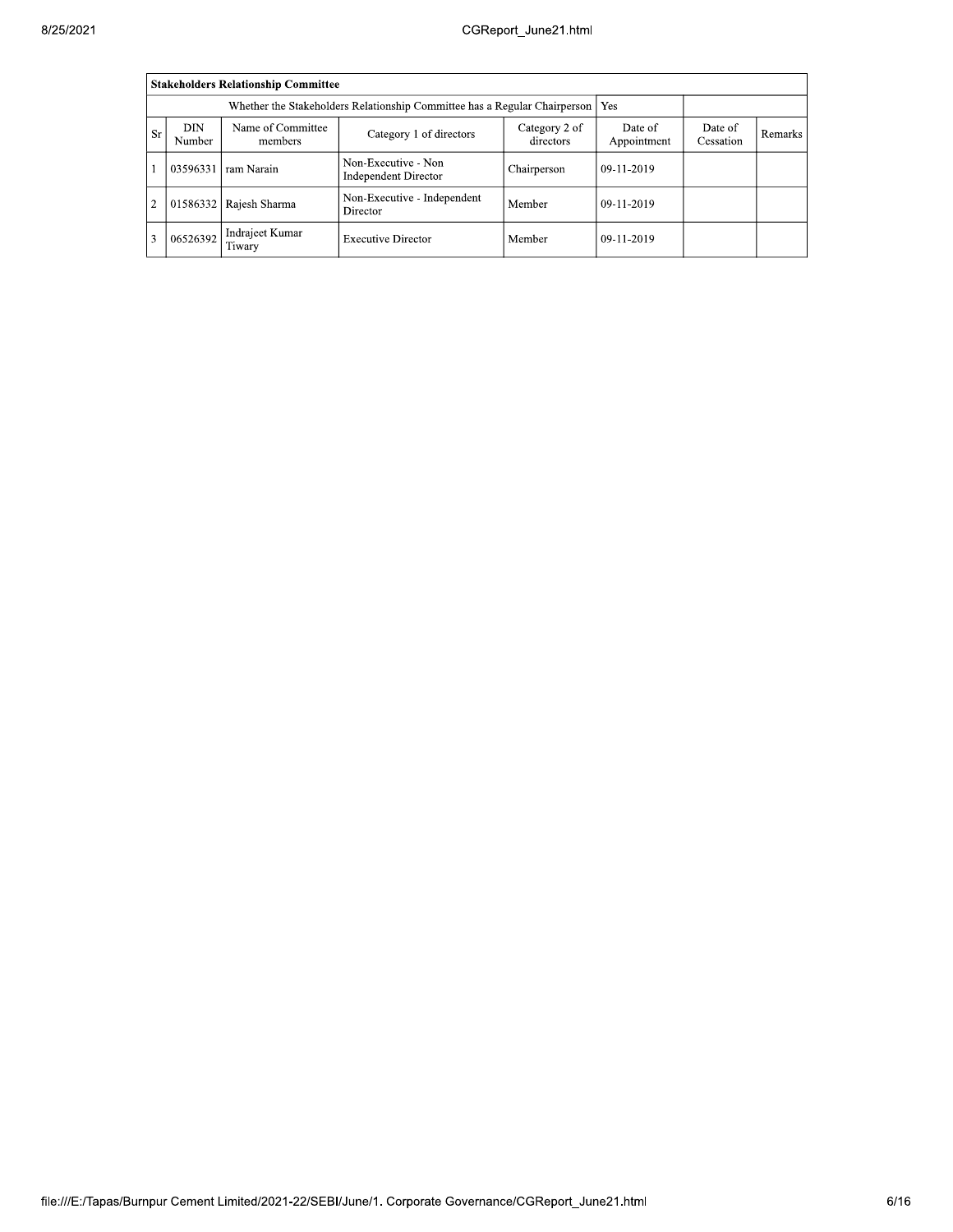|           | <b>Risk Management Committee</b> |                                                                 |                            |                            |                        |                      |         |  |  |  |  |  |
|-----------|----------------------------------|-----------------------------------------------------------------|----------------------------|----------------------------|------------------------|----------------------|---------|--|--|--|--|--|
|           |                                  | Whether the Risk Management Committee has a Regular Chairperson |                            |                            |                        |                      |         |  |  |  |  |  |
| <b>Sr</b> | DIN<br>Number                    | Name of Committee<br>members                                    | Category 1 of<br>directors | Category 2 of<br>directors | Date of<br>Appointment | Date of<br>Cessation | Remarks |  |  |  |  |  |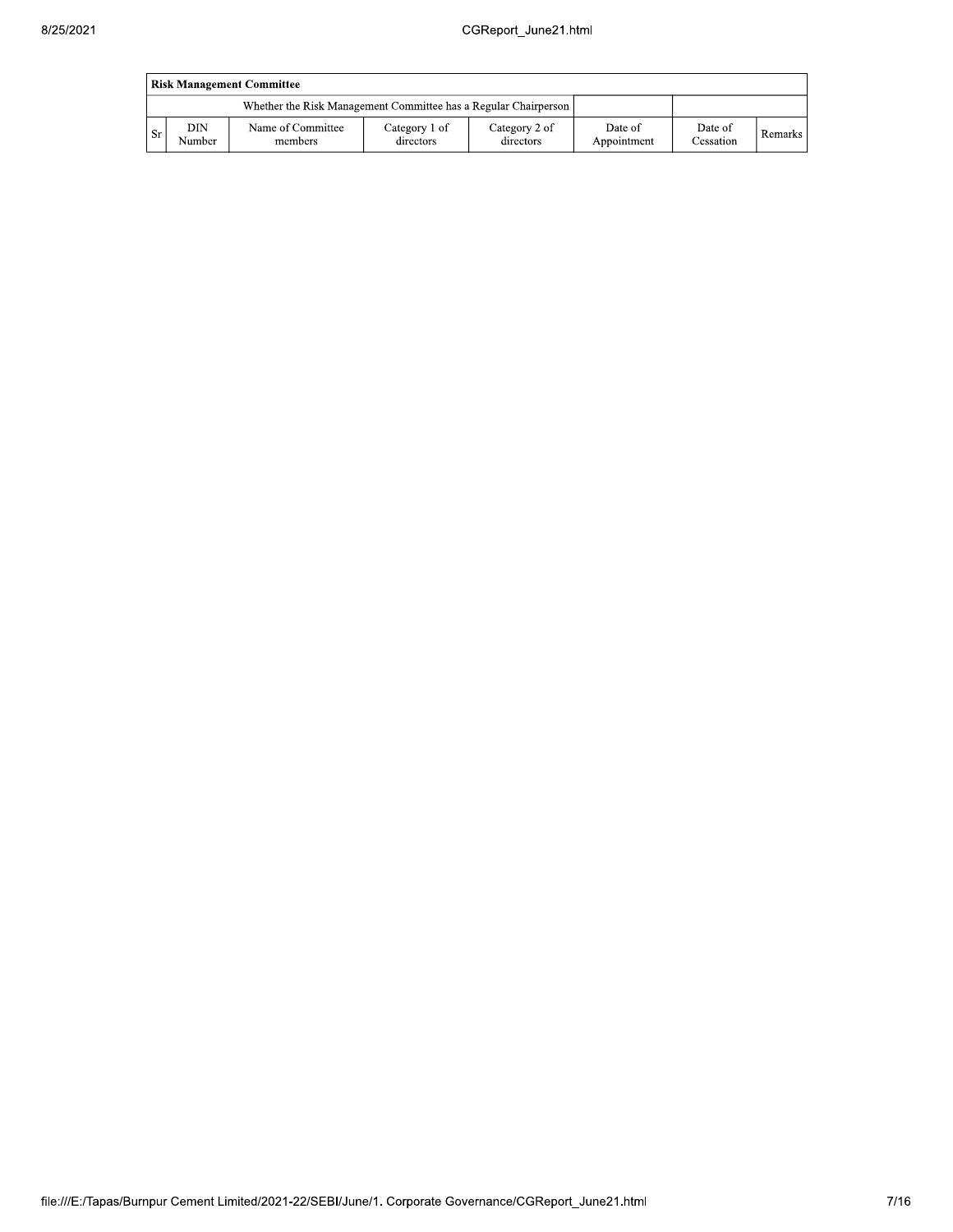|      | Corporate Social Responsibility Committee |                                                                                 |                            |                            |                        |                      |           |  |  |  |  |  |
|------|-------------------------------------------|---------------------------------------------------------------------------------|----------------------------|----------------------------|------------------------|----------------------|-----------|--|--|--|--|--|
|      |                                           | Whether the Corporate Social Responsibility Committee has a Regular Chairperson |                            |                            |                        |                      |           |  |  |  |  |  |
| - Sr | DIN<br>Number                             | Name of Committee<br>members                                                    | Category 1 of<br>directors | Category 2 of<br>directors | Date of<br>Appointment | Date of<br>Cessation | Remarks I |  |  |  |  |  |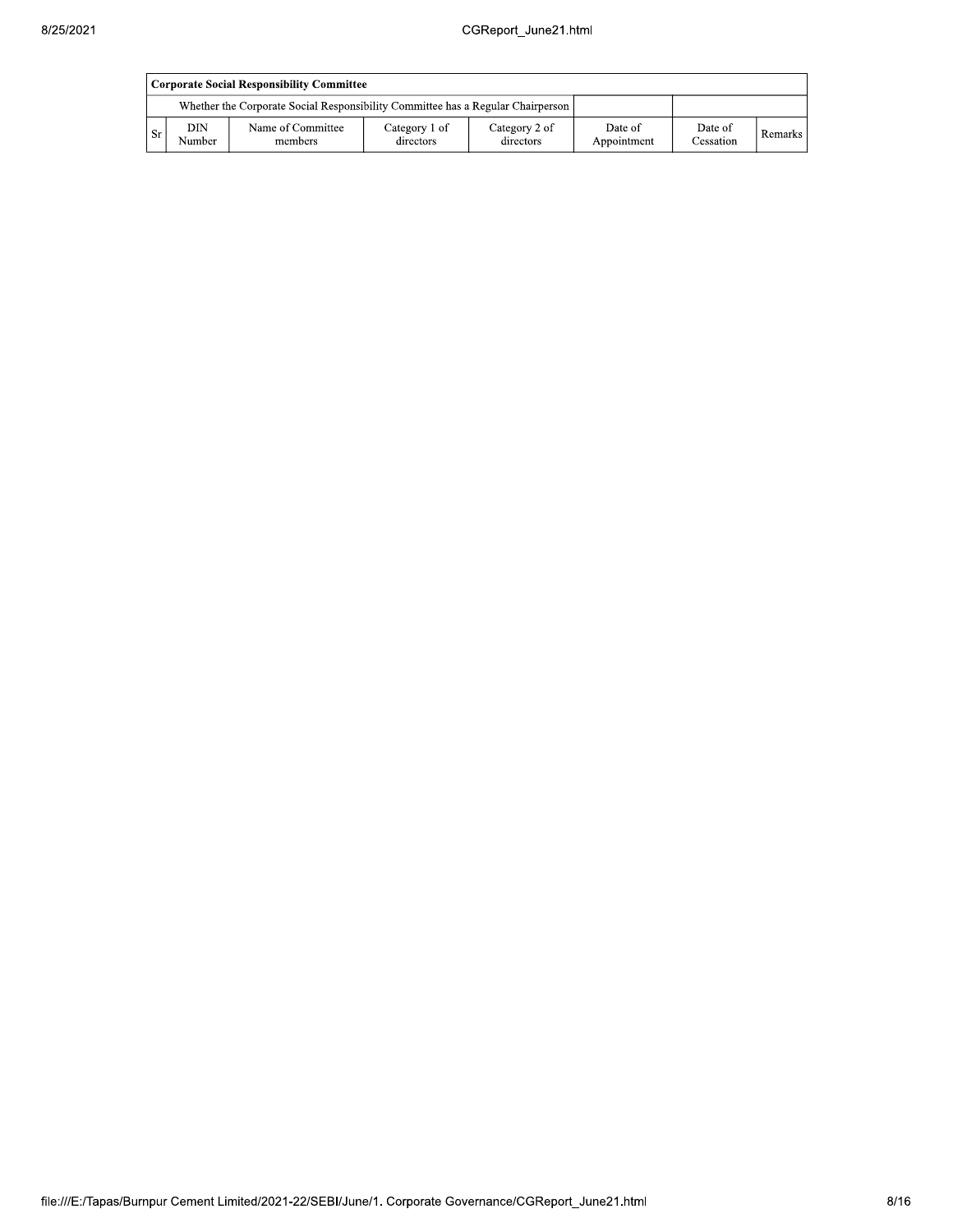| Other Committee |                                                                                                                                     |  |  |
|-----------------|-------------------------------------------------------------------------------------------------------------------------------------|--|--|
|                 | Sr   DIN Number   Name of Committee members   Name of other committee   Category 1 of directors   Category 2 of directors   Remarks |  |  |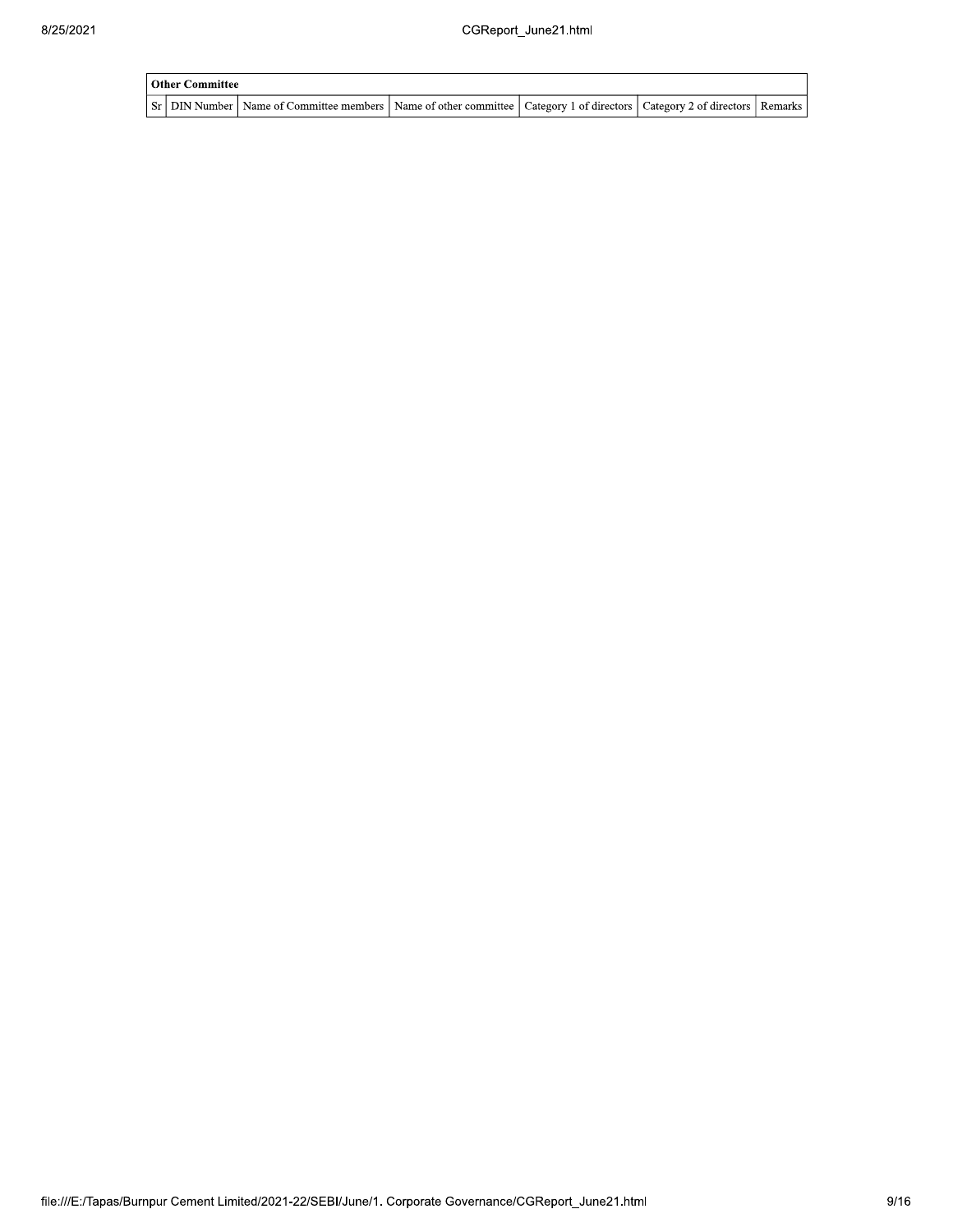|                | <b>Annexure 1</b>                                                   |                                                               |                                                                   |                                       |                                                     |                                    |                                                           |  |  |  |  |
|----------------|---------------------------------------------------------------------|---------------------------------------------------------------|-------------------------------------------------------------------|---------------------------------------|-----------------------------------------------------|------------------------------------|-----------------------------------------------------------|--|--|--|--|
|                | <b>Annexure 1</b>                                                   |                                                               |                                                                   |                                       |                                                     |                                    |                                                           |  |  |  |  |
|                | <b>III. Meeting of Board of Directors</b>                           |                                                               |                                                                   |                                       |                                                     |                                    |                                                           |  |  |  |  |
|                | Disclosure of notes on meeting of board of<br>directors explanatory |                                                               |                                                                   |                                       |                                                     |                                    |                                                           |  |  |  |  |
| Sr.            | $Date(s)$ of meeting<br>$(if any)$ in the<br>previous quarter       | $Date(s)$ of<br>meeting (if any)<br>in the current<br>quarter | Maximum gap between<br>any two consecutive (in<br>number of days) | Notes for<br>not<br>providing<br>Date | Whether<br>requirement of<br>Ouorum met<br>(Yes/No) | Number of<br>Directors<br>present* | No. of Independent<br>Directors attending<br>the meeting* |  |  |  |  |
|                | 30-01-2021                                                          |                                                               |                                                                   |                                       | Yes                                                 |                                    |                                                           |  |  |  |  |
| $\overline{2}$ |                                                                     | 30-04-2021                                                    | 89                                                                |                                       | Yes                                                 |                                    |                                                           |  |  |  |  |
| 3              |                                                                     | 02-06-2021                                                    | 32                                                                |                                       | Yes                                                 |                                    |                                                           |  |  |  |  |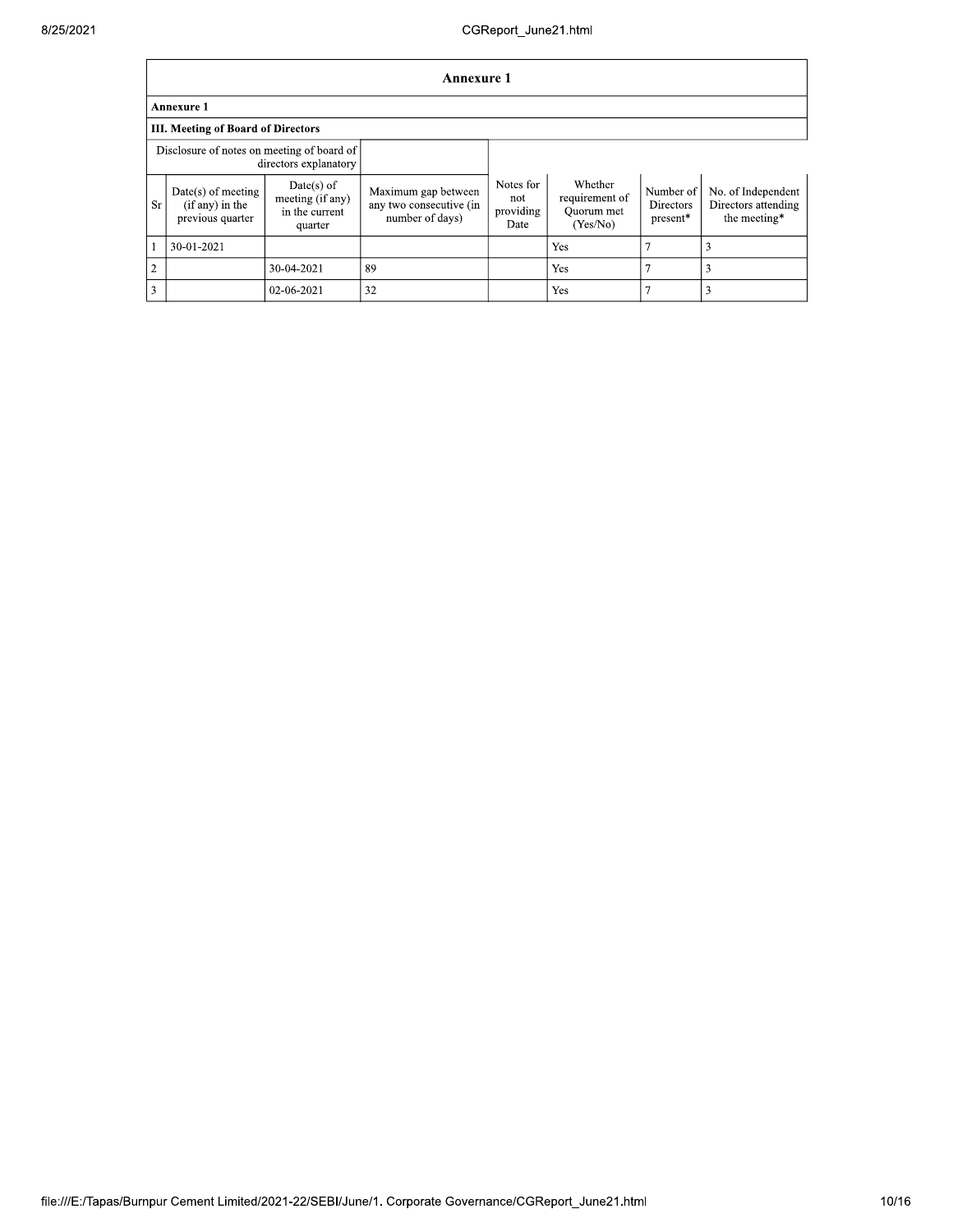|                | <b>Annexure 1</b>                                |                                                                                                            |                                                                      |                               |                                       |                                                        |                                                   |                                                                        |  |  |  |
|----------------|--------------------------------------------------|------------------------------------------------------------------------------------------------------------|----------------------------------------------------------------------|-------------------------------|---------------------------------------|--------------------------------------------------------|---------------------------------------------------|------------------------------------------------------------------------|--|--|--|
|                | <b>IV. Meeting of Committees</b>                 |                                                                                                            |                                                                      |                               |                                       |                                                        |                                                   |                                                                        |  |  |  |
|                |                                                  |                                                                                                            |                                                                      |                               |                                       |                                                        |                                                   |                                                                        |  |  |  |
| <b>Sr</b>      | Name of<br>Committee                             | $Date(s)$ of meeting (Enter<br>dates of Previous quarter and<br>Current quarter in<br>chronological order) | Maximum gap<br>between any two<br>consecutive (in<br>number of days) | Name of<br>other<br>committee | Reson for<br>not<br>providing<br>date | Whether<br>requirement<br>of Quorum<br>met<br>(Yes/No) | Number<br>of<br>Directors<br>$\mathtt{present}^*$ | No. of<br>Independent<br><b>Directors</b><br>attending the<br>meeting* |  |  |  |
| $\mathbf{1}$   | Audit<br>Committee                               | 30-01-2021                                                                                                 |                                                                      |                               |                                       | Yes                                                    | 3                                                 | $\overline{2}$                                                         |  |  |  |
| $\overline{2}$ | Audit<br>Committee                               | 02-06-2021                                                                                                 | 122                                                                  |                               |                                       | Yes                                                    | 3                                                 | $\overline{2}$                                                         |  |  |  |
| 3              | Stakeholders<br>Relationship<br>Committee        | 30-01-2021                                                                                                 |                                                                      |                               |                                       | Yes                                                    | 3                                                 |                                                                        |  |  |  |
| $\overline{4}$ | <b>Stakeholders</b><br>Relationship<br>Committee | 02-06-2021                                                                                                 |                                                                      |                               |                                       | Yes                                                    | 3                                                 |                                                                        |  |  |  |
| 5              | Nomination<br>and<br>remuneration<br>committee   | 30-01-2021                                                                                                 |                                                                      |                               |                                       | Yes                                                    | 3                                                 | 2                                                                      |  |  |  |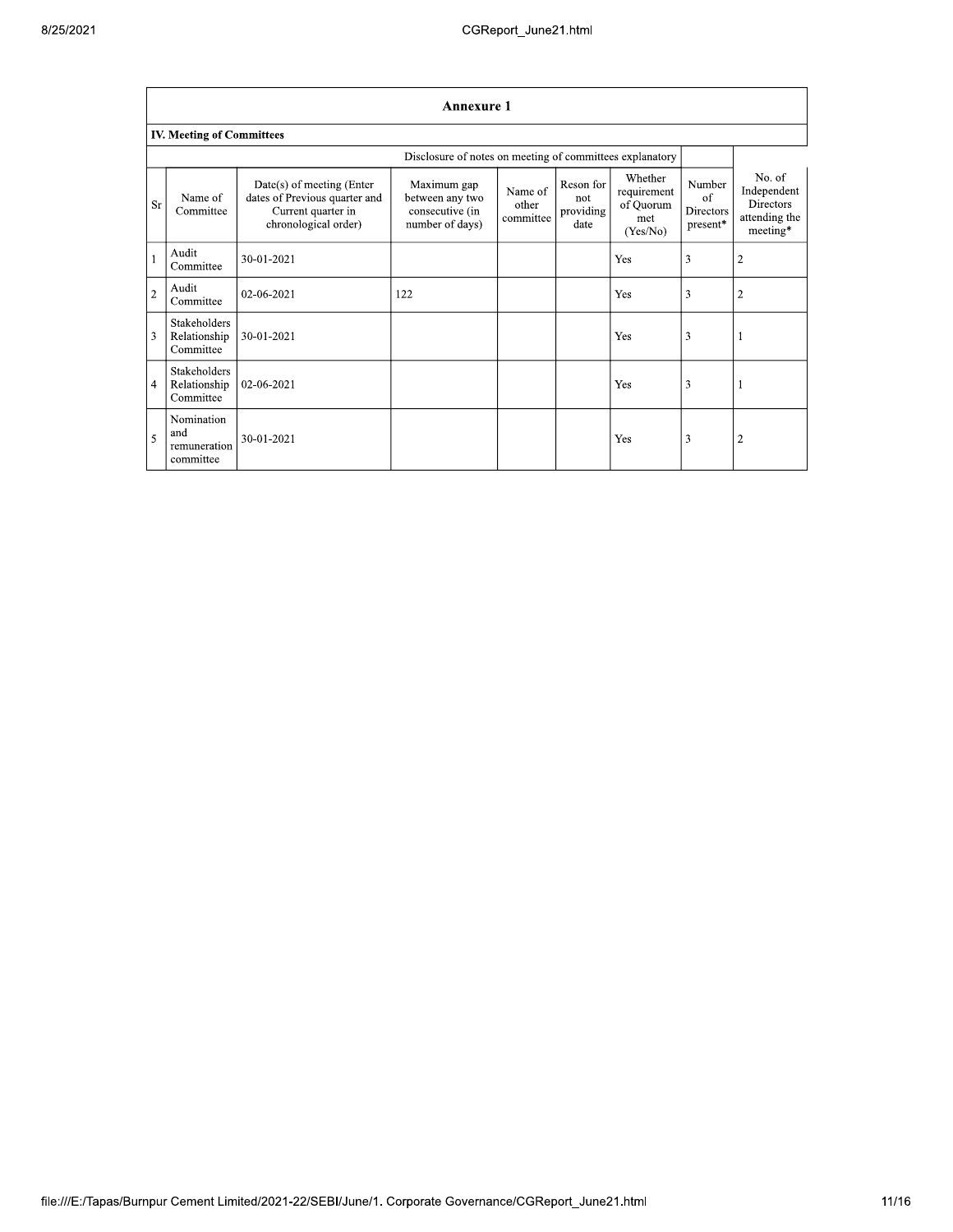|                               | <b>Annexure 1</b>                                                                                         |                                  |                                                                    |  |  |  |
|-------------------------------|-----------------------------------------------------------------------------------------------------------|----------------------------------|--------------------------------------------------------------------|--|--|--|
| V. Related Party Transactions |                                                                                                           |                                  |                                                                    |  |  |  |
| Sr                            | Subject                                                                                                   | Compliance status<br>(Yes/No/NA) | If status is "No" details of non-<br>compliance may be given here. |  |  |  |
|                               | Whether prior approval of audit committee obtained                                                        | NA                               |                                                                    |  |  |  |
| $\overline{2}$                | Whether shareholder approval obtained for material RPT                                                    | NA                               |                                                                    |  |  |  |
| 3                             | Whether details of RPT entered into pursuant to omnibus approval<br>have been reviewed by Audit Committee | <b>NA</b>                        |                                                                    |  |  |  |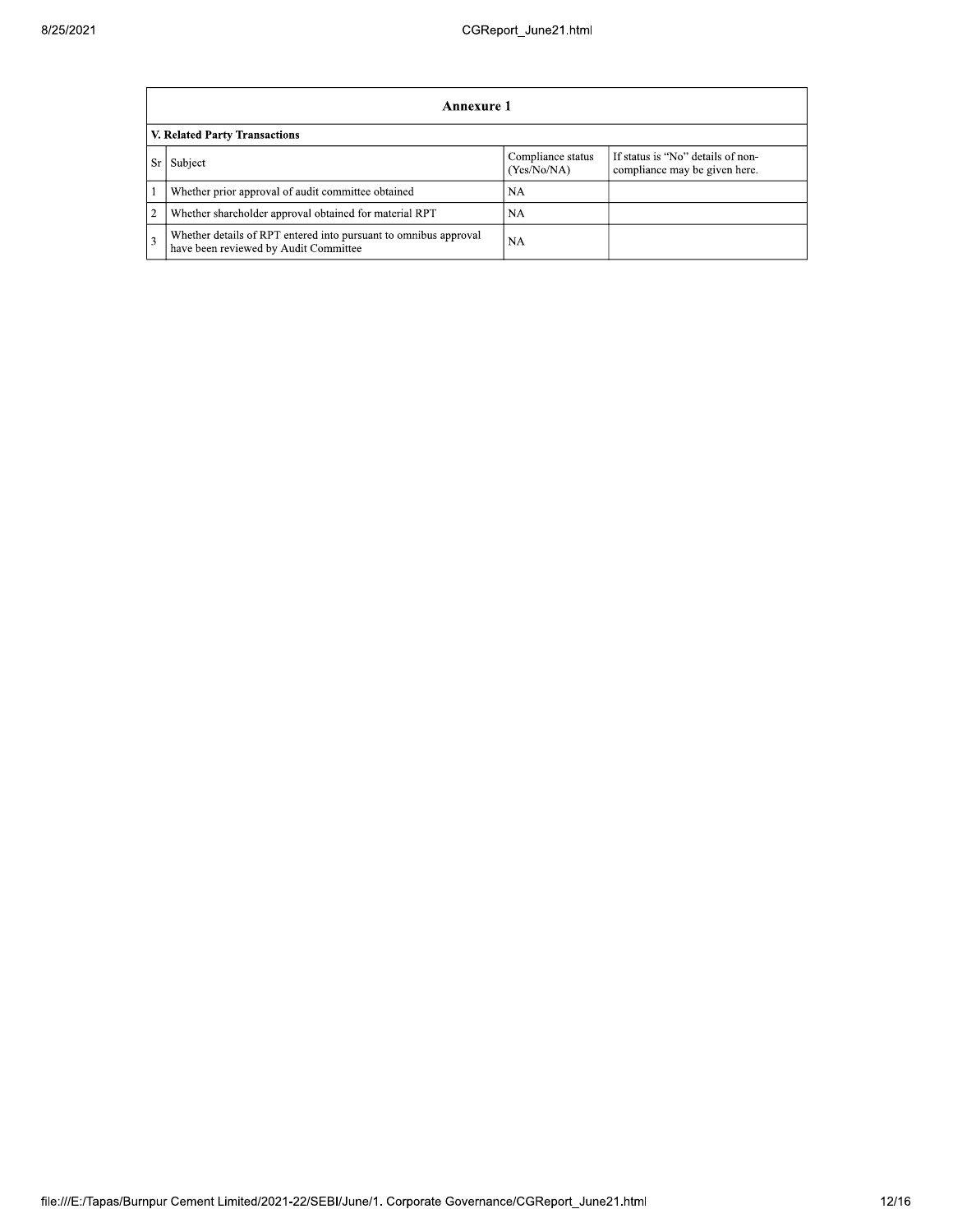|                         | <b>Annexure 1</b>                                                                                                                                                                                               |                               |  |  |  |  |
|-------------------------|-----------------------------------------------------------------------------------------------------------------------------------------------------------------------------------------------------------------|-------------------------------|--|--|--|--|
| <b>VI. Affirmations</b> |                                                                                                                                                                                                                 |                               |  |  |  |  |
| Sr                      | Subject                                                                                                                                                                                                         | Compliance<br>status (Yes/No) |  |  |  |  |
|                         | The composition of Board of Directors is in terms of SEBI (Listing obligations and disclosure requirements)<br>Regulations, 2015                                                                                | Yes                           |  |  |  |  |
| $\overline{c}$          | The composition of the following committees is in terms of SEBI(Listing obligations and disclosure requirements)<br>Regulations, 2015 a. Audit Committee                                                        | Yes                           |  |  |  |  |
| 3                       | The composition of the following committees is in terms of SEBI(Listing obligations and disclosure requirements)<br>Regulations, 2015. b. Nomination & remuneration committee                                   | Yes                           |  |  |  |  |
| $\overline{4}$          | The composition of the following committees is in terms of SEBI(Listing obligations and disclosure requirements)<br>Regulations, 2015. c. Stakeholders relationship committee                                   | Yes                           |  |  |  |  |
| 5                       | The composition of the following committees is in terms of SEBI(Listing obligations and disclosure requirements)<br>Regulations, 2015. d. Risk management committee (applicable to the top 500 listed entities) | <b>NA</b>                     |  |  |  |  |
| 6                       | The committee members have been made aware of their powers, role and responsibilities as specified in SEBI<br>(Listing obligations and disclosure requirements) Regulations, 2015.                              | Yes                           |  |  |  |  |
| $\overline{7}$          | The meetings of the board of directors and the above committees have been conducted in the manner as specified in<br>SEBI (Listing obligations and disclosure requirements) Regulations, 2015.                  | Yes                           |  |  |  |  |
| 8                       | This report and/or the report submitted in the previous quarter has been placed before Board of Directors.                                                                                                      | Yes                           |  |  |  |  |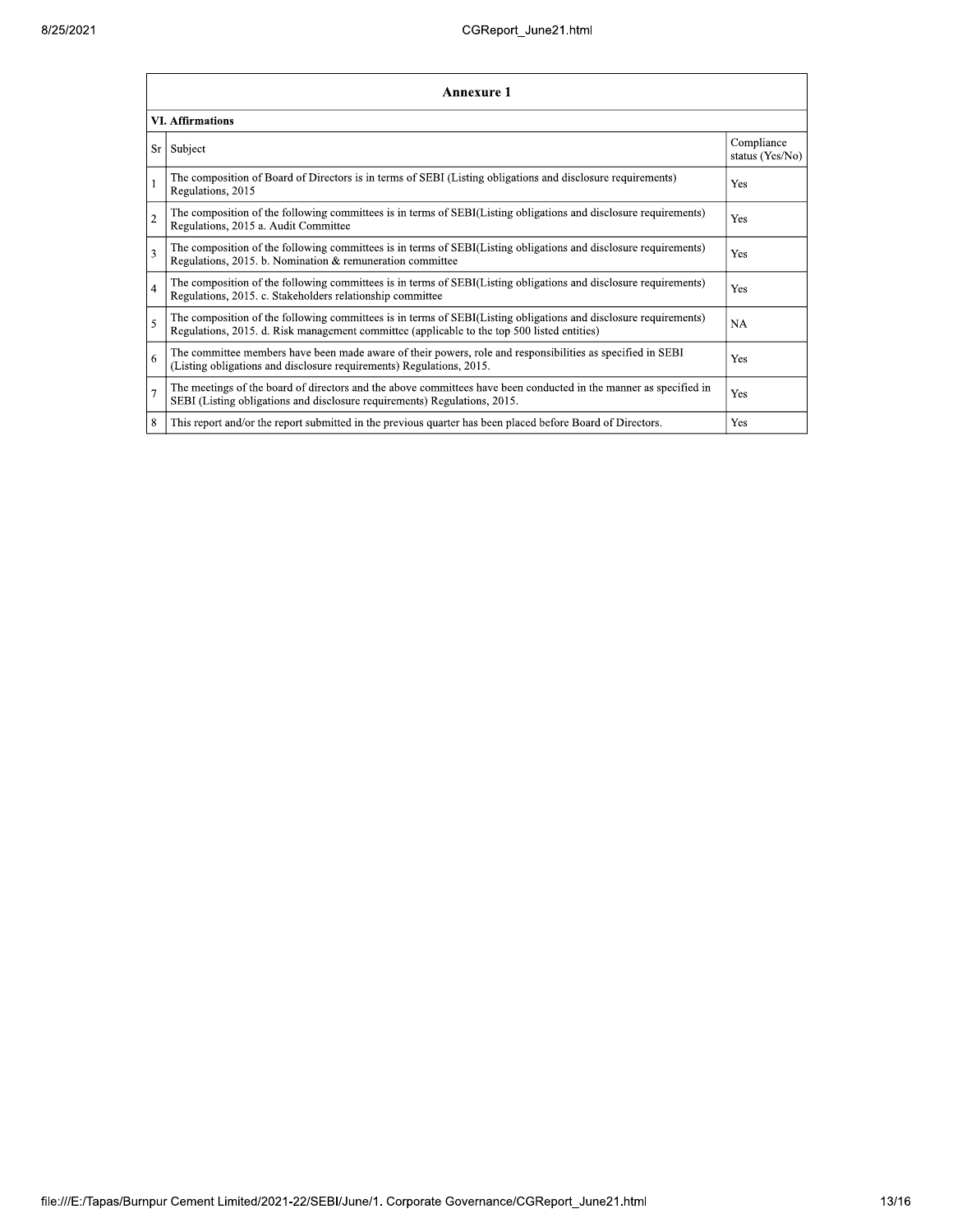| Annexure 1 |                   |                                          |  |  |
|------------|-------------------|------------------------------------------|--|--|
| . Sr       | Subject           | Compliance status                        |  |  |
|            | Name of signatory | Tapas Tirtha                             |  |  |
|            | Designation       | Company Secretary and Compliance Officer |  |  |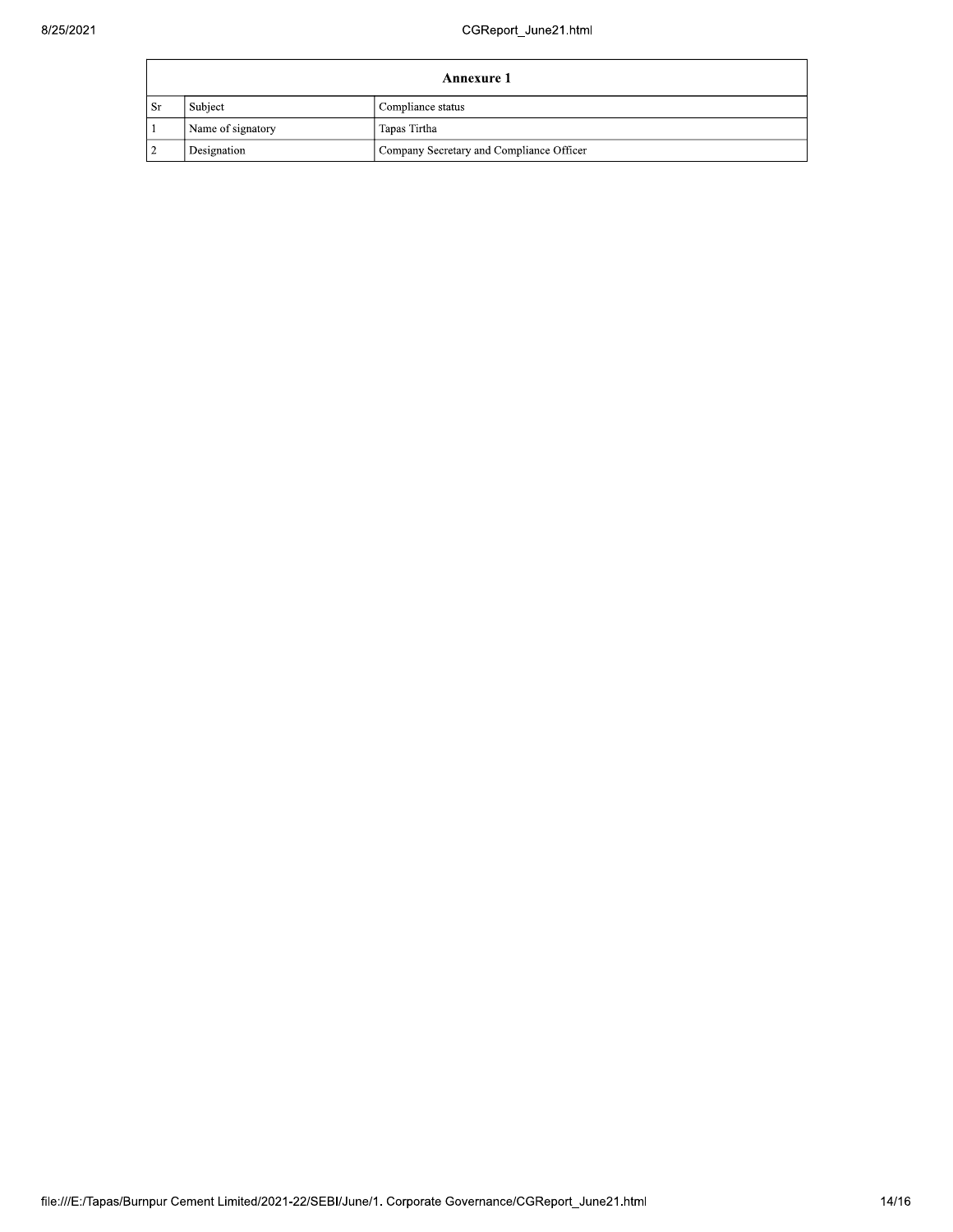| <b>Signatory Details</b> |                                          |  |
|--------------------------|------------------------------------------|--|
| Name of signatory        | Tapas Tirtha                             |  |
| Designation of person    | Company Secretary and Compliance Officer |  |
| Place                    | Kolkata                                  |  |
| Date                     | $07-07-2021$                             |  |